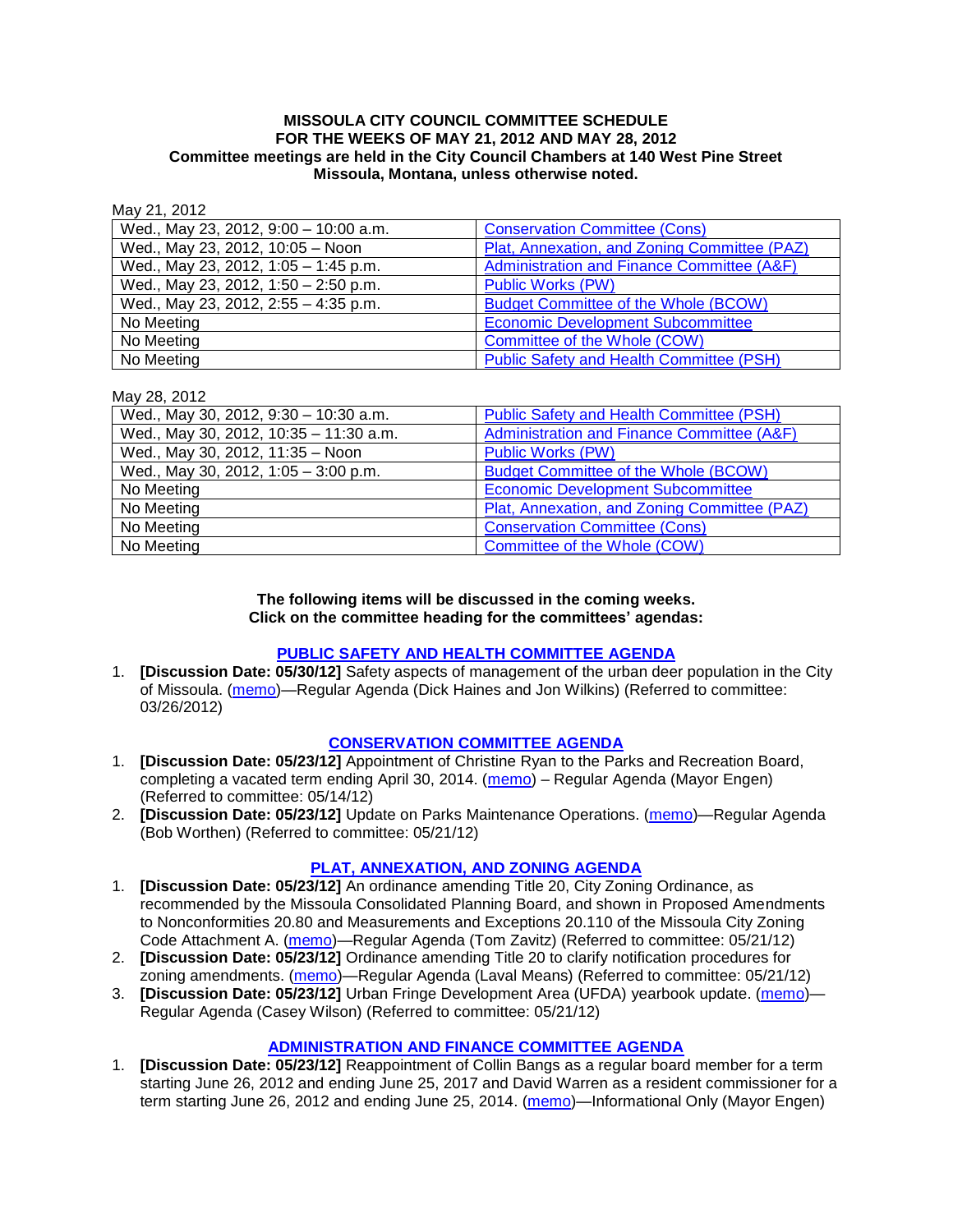- 2. **[Discussion Date: 05/23/12]** Approve Home Investment Partnerships program (HOME) award agreement H-12-01 with the District XI Human Resource Council (HRC) in the amount of \$323,700.00 for assistance to at least ten (10) low- and moderate-income first-time homebuyers in the form of downpayment assistance, closing costs, and homebuyer education per Resolution Number 7672. [\(memo\)](http://www.ci.missoula.mt.us/DocumentCenter/Home/View/19646)—Regular Agenda (Nancy Harte)
- 3. **[Discussion Date: 05/23/12]** A resolution modifying resolution number 7643, relating to \$1,555,000 Civic Stadium revenue bonds. [\(memo\)](http://www.ci.missoula.mt.us/DocumentCenter/Home/View/19645)—Regular Agenda (Ellen Buchanan)
- 4. **[Discussion Date: 05/23/12 and 05/30/12)]** Discuss the Capital Improvement Program for Fiscal Year 2013. [\(memo\)](http://www.ci.missoula.mt.us/DocumentCenter/Home/View/18840)—Regular Agenda (Brentt Ramharter) (Referred to committee: 04/16/12)

## **[PUBLIC WORKS COMMITTEE AGENDA](http://www.ci.missoula.mt.us/DocumentCenterii.aspx?FID=833)**

- 1. **[Discussion Date: 05/23/12]** Confirm the re-appointments of Clayton Anderson and Carl Posewitz to the Building Code Board of Appeals for a term commencing July 1, 2012 and ending June 30, 2015. [\(memo\)](http://www.ci.missoula.mt.us/DocumentCenter/Home/View/19657)—Regular Agenda (Mayor Engen)
- 2. **[Discussion Date: 05/23/12]** Confirm the appointment of Katherine Fielding to the Bicycle and Pedestrian Advisory Board, completing a vacated term ending September 15, 2013. [\(memo\)](http://www.ci.missoula.mt.us/DocumentCenter/Home/View/19656)— Regular Agenda (Mayor Engen)
- 3. **[Discussion Date: 05/23/12]** Amendment No. 2 to the existing engineering services agreement between the City and WGM Group, Inc. on the Special Improvement District (SID) 548  $-$  5<sup>th</sup> / 6<sup>th</sup> / Arthur / Maurice Intersection, Safety and Circulation Improvement Project. [\(memo\)](http://www.ci.missoula.mt.us/DocumentCenter/Home/View/19386)—Regular Agenda (Gregg Wood) (Referred to committee: 05/07/12)
- 4. **[Discussion Date: 05/23/12]** Approve amendment number 1 of the agreement for engineering services to WGM Group, Inc., for California Street Improvements. [\(memo\)](http://www.ci.missoula.mt.us/DocumentCenter/Home/View/19658)—Regular Agenda (Monte Sipe)
- 5. **[Discussion Date: 05/23/12]** A resolution regarding local option motor fuel excise tax. [\(memo\)](http://www.ci.missoula.mt.us/DocumentCenter/Home/View/19661) Regular Agenda (Steve King)
- 6. **[Discussion Date: 05/30/12]** Bid award for curb and sidewalk improvements -Project 11-012: East Broadway Phase II. [\(memo\)](http://www.ci.missoula.mt.us/DocumentCenter/Home/View/19655)—Regular Agenda (Monte Sipe)
- 7. **[Discussion Date: 05/30/12]** Resolution to confirm final order of curb and sidewalk improvements in the East Broadway Phase II area - project 11-012. [\(memo\)](http://www.ci.missoula.mt.us/DocumentCenter/Home/View/19659)—Regular Agenda (Monte Sipe)
- 8. **[Discussion Date: 05/30/12]** Resolution to order curb and sidewalk improvement project 10-033, in the Spruce St. and Woody St. area. [\(memo\)](http://www.ci.missoula.mt.us/DocumentCenter/Home/View/19662)—Regular Agenda (Monte Sipe)

## **[BUDGET COMMITTEE OF THE WHOLE AGENDA](http://www.ci.missoula.mt.us/DocumentCenterii.aspx?FID=835)**

1. **[Discussion Date: 05/23/12 and 05/30/12)]** Approve the preliminary budget for Fiscal Year 2013 inclusive of the Fiscal Year 2013 capital improvement program, the TBID and BID budgets and work plans, Park District #1 and Road District #1. [\(memo\)](http://www.ci.missoula.mt.us/DocumentCenter/Home/View/18842)—Regular Agenda (Brentt Ramharter) (Referred to committee: 04/16/12)

## 

#### **The following items have been referred to City Council committees, but the committees will not discuss them in the coming week:**

## **PUBLIC SAFETY AND HEALTH COMMITTEE**

- 1. Police Department Update Ongoing in Committee. (Mark Muir)
- 2. Fire Department Update Ongoing in Committee (Jason Diehl)
- 3. Health Department Update Ongoing in Committee. (Ellen Leahy)
- 4. Eat Smart Coalition information. [\(memo\)](http://www.ci.missoula.mt.us/DocumentView.aspx?DID=6776)—Regular Agenda (Jason Wiener) (Referred to committee: 07/11/2011)
- 5. Discuss air quality issues related to railroad operations in and through Missoula. [\(memo\)](http://www.ci.missoula.mt.us/DocumentView.aspx?DID=7495)—Regular Agenda (Dave Strohmaier) (Referred to committee: 10/24/11)
- 6. Discussion with Crime Victim Advocate Office. [\(memo\)](http://www.ci.missoula.mt.us/DocumentView.aspx?DID=8109)—Regular Agenda (Jon Wilkins)(Referred to committee: 02/06/12)
- 7. Discuss revisiting cell phone restrictions. [\(memo\)](http://www.ci.missoula.mt.us/DocumentView.aspx?DID=7420) Regular Agenda (Dave Strohmaier) (Referred to committee: 10/17/11)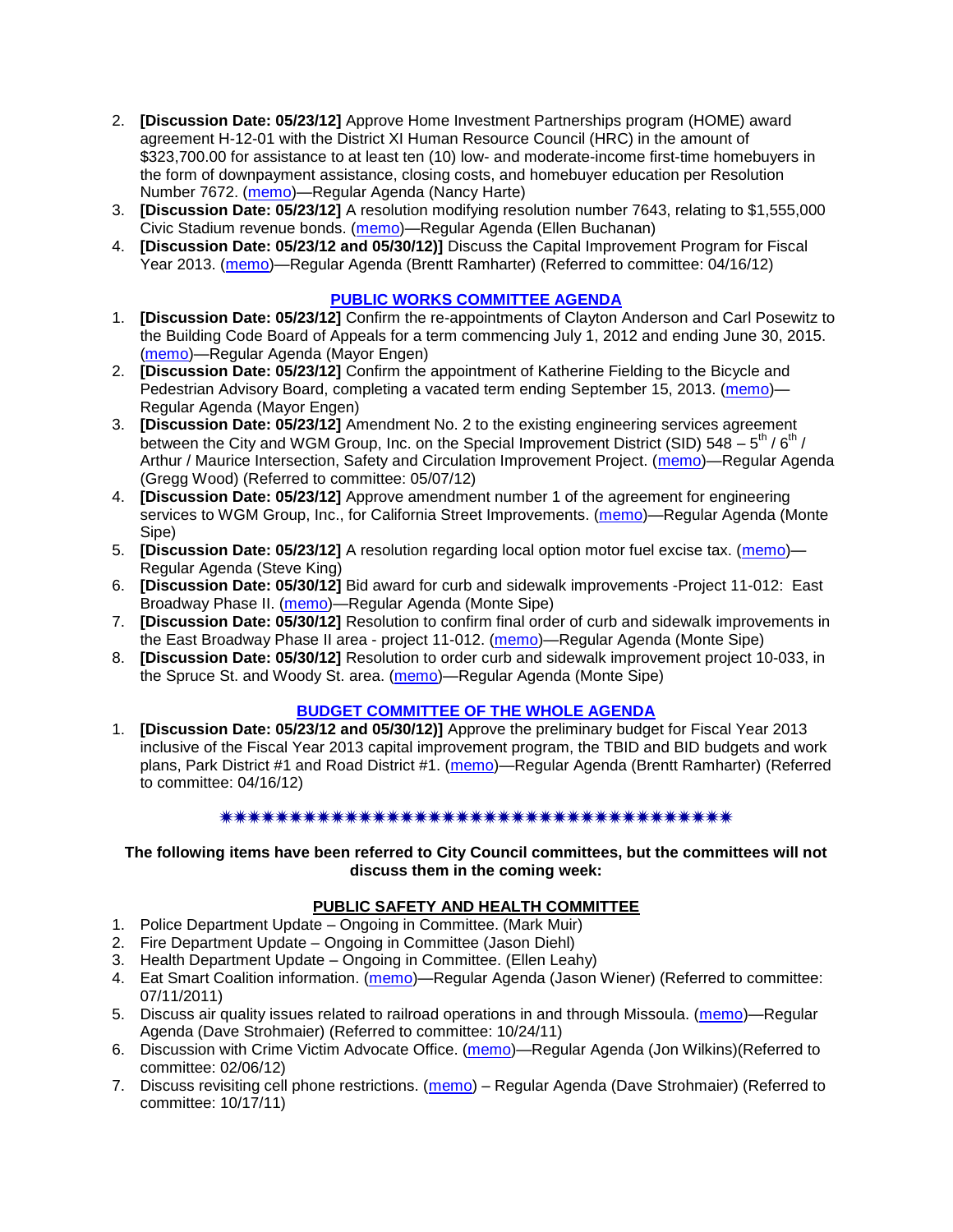8. Approve and authorize the Mayor to sign the award documents for FY12 Edward Byrne Memorial Justice Assistance Grant (JAG VIII) to be used for the purchase of equipment and supplies for the City of Missoula. [\(memo\)](http://www.ci.missoula.mt.us/DocumentCenter/Home/View/19670)—Regular Agenda (Mark Muir)

# **CONSERVATION COMMITTEE**

- 1. Discuss the city's strategy to complete a boundary survey of Greenough Park. [\(memo\)](http://www.ci.missoula.mt.us/DocumentView.aspx?DID=5875)—Regular Agenda (Dave Strohmaier) (Referred to committee: 04/04/2011)
- 2. Approve and authorize the Mayor to sign an amendment to the agreement with Territorial Landworks, Inc. (TLI) in an amount not to exceed \$136,702.37 for professional services, including engineering, surveying, and construction management for Project #PR 08-02 GCT, Grant Creek Trail, CTEP #STPE 8199(105). [\(memo\)](http://www.ci.missoula.mt.us/DocumentView.aspx?DID=7494)—Regular Agenda (Dave Shaw) (Referred to committee: 10/24/11)
- 3. Safety aspects of management of the urban deer population in the City of Missoula. [\(memo\)](http://www.ci.missoula.mt.us/DocumentView.aspx?DID=8528) Regular Agenda (Dick Haines and Jon Wilkins) (Referred to committee: 03/26/2012)

# **PLAT, ANNEXATION & ZONING COMMITTEE**

- 1. Annexation. (see separate list at City Clerk's Office for pending annexations) (Ongoing in Committee)
- 2. Ongoing discussion of City planning issues with members of the Planning Board.—Regular Agenda (Bob Jaffe) (Referred to committee: 3/20/06)
- 3. Amendment Article 7. Error Corrections and Adjustments to the subdivision regulations to allow for restrictions or conditions placed on a plat by the governing body to be amended or removed by a future council. [\(memo\)](http://www.ci.missoula.mt.us/DocumentView.aspx?DID=7568)—Regular Agenda (Jon Wilkins) (Referred to committee: 11/07/11)
- 4. Direct OPG Staff to draft an amendment revising the accessory dwelling unit (ADU) provisions of Title 20 with the following provisions and to refer the amendment to the Planning Board for review: Revise Chapter 20.45 Missoula Municipal Code entitled, "Accessory Uses and Structures" to allow ADUs by right in all zoning districts that allow residential uses where one of the dwelling units is owneroccupied; revise Chapter 20.60 Missoula Municipal Code to reduce required parking to one parking space for a second primary dwelling unit on a parcel that contains no more than two dwelling units, totaling three required parking spaces for the two units. This would apply to two single detached units or a two-unit house. OPG staff is directed to draft these changes as text amendments to Title 20 and to include a finding of fact and conclusion of law in the staff report indicating the amendments are text amendments. [\(memo\)](http://www.ci.missoula.mt.us/DocumentView.aspx?DID=8421) [\(PAZ\)](http://www.ci.missoula.mt.us/Archive.aspx?ADID=5370) (Returned from Council floor: 4/23/2012)
- 5. Consider an amendment to Title 20 clarifying that amendment authorizing accessory uses or conditional uses are considered text amendments. [\(memo\)](http://www.ci.missoula.mt.us/DocumentCenter/Home/View/19059)—Regular Agenda (Bob Jaffe) (Referred to committee: 04/23/12)

## **ADMINISTRATION AND FINANCE COMMITTEE**

- 1. Approve claims. (Ongoing) (Consent Agenda)
- 2. Approve journal vouchers. (Ongoing) (Consent Agenda)
- 3. Approve budget transfers. (Ongoing) (Consent Agenda)
- 4. Amend Council rules to change the Council's regular meeting schedule to two meetings per month [\(memo\)](http://www.ci.missoula.mt.us/DocumentView.aspx?DID=4027).—Regular Agenda (Marty Rehbein) (Referred to committee: 06/07/10)
- 5. Discuss the disposition of surplus city land. [\(memo\)](http://www.ci.missoula.mt.us/DocumentView.aspx?DID=4862)—Regular Agenda (Nancy Harte) (Referred to committee: 10/25/10)
- 6. Review the city's current policy for charging the public for various city-produced documents [\(memo\)](http://www.ci.missoula.mt.us/DocumentView.aspx?DID=5143) Regular Agenda (Dave Strohmaier) (Referred to committee: 12/06/10)
- 7. Review Missoula's insurance experience, particularly work comp; propose improvements if warranted. [\(memo\)](http://www.ci.missoula.mt.us/DocumentView.aspx?DID=6381)—Regular Agenda (Ed Childers) (Referred to committee: 05/09/2011)
- 8. Review and approve updates to the City Council rules. [\(memo\)](http://www.ci.missoula.mt.us/DocumentCenter/Home/View/18722)—Regular Agenda (Bob Jaffe) (Referred to committee: 04/09/12)

## **PUBLIC WORKS COMMITTEE**

- 9. Resolution to change the speed limit on Reserve Street between Brooks and 39<sup>th</sup> Street. [\(memo\)](http://www.ci.missoula.mt.us/DocumentView.aspx?DID=5418) Regular Agenda (Wayne Gravatt) (Referred to committee: 01/24/2011)
- 10. Discuss the timing of various traffic lights around the city. [\(memo\)](http://www.ci.missoula.mt.us/DocumentView.aspx?DID=7322)—Regular Agenda (Bob Jaffe) (Referred to committee: 09/26/2011)